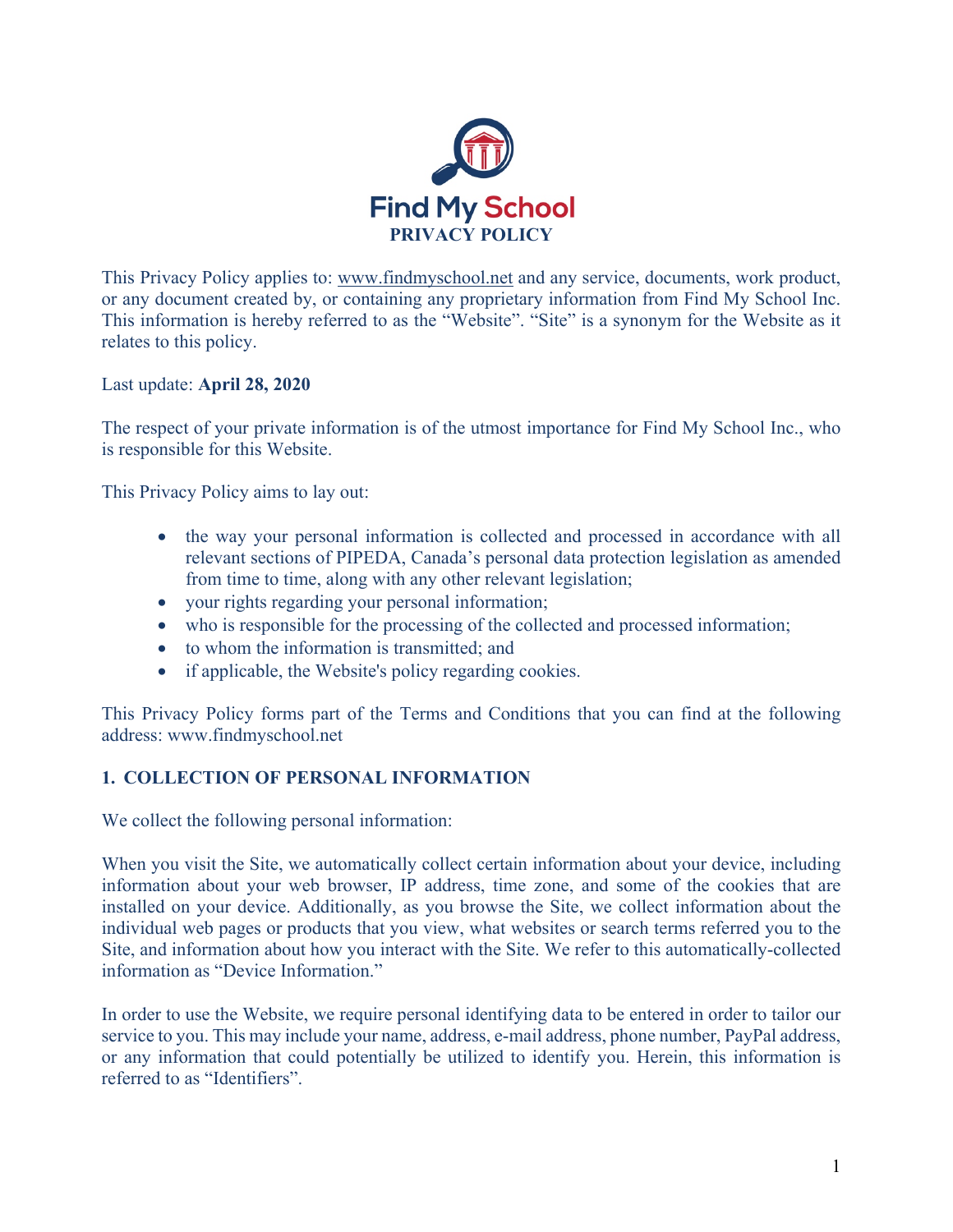We collect Device Information using the following technologies:

- "Cookies" are data files that are placed on your device or computer and often include an anonymous unique identifier. For more information about cookies, and how to disable cookies, visit http://www.allaboutcookies.org.
- "Log files" track actions occurring on the Site, and collect data including your IP address, browser type, Internet service provider, referring/exit pages, and date/time stamps.
- "Web beacons," "tags," and "pixels" are electronic files used to record information about how you browse the Site.

While you visit our Website, we'll track:

- Services and products you've viewed; we'll use this information, to recommend courses of action about your education, or make your user experience seamless upon return to the Website.
- When visitors or users submit a form, we capture the IP Address for spam protection. We also capture the email address and might capture other personal identifying data included in the Form fields.

When you purchase from us, we'll ask you to provide information including your name, address, email address, phone number, credit card/payment details, and account information like username and password, which are encompassed within "Identifiers". We'll use this information for purposes, such as, to:

- Send you information about your account and order
- Respond to your requests, including refunds and complaints
- Process payments and prevent fraud
- Set up your account for our Website
- Comply with any legal obligations we have
- Improve our store offerings
- Send you marketing messages, if you choose to receive them

If you create an account, we will store your Identifiers to both create your personalized product and for internal use, to improve our product and understand our user base. We store Identifiers about you for as long as we need the information for the purposes for which we collect and use it, and we are not legally required to continue to keep it, or until we are asked to remove them. For example, we will store order information for 5 years for tax and accounting purposes. This includes your name, email address, and billing and shipping addresses, along with any necessary Identifiers.

We will also store comments or reviews, if you choose to leave them.

Information such as school preferences, academic information such as grades or MCAT scores, along with any other metric of academic performance will be stripped of any Identifiers and used to assess Find My School's effectiveness along with any other use Find My School Inc. deems appropriate. This includes any information that is not an Identifier, and will henceforth be referred to as a "Non-identifier". Any inputted information that is not an Identifier, along with all Nonidentifiers, are subject to use and analysis by Find My School Inc. for as long as Find My School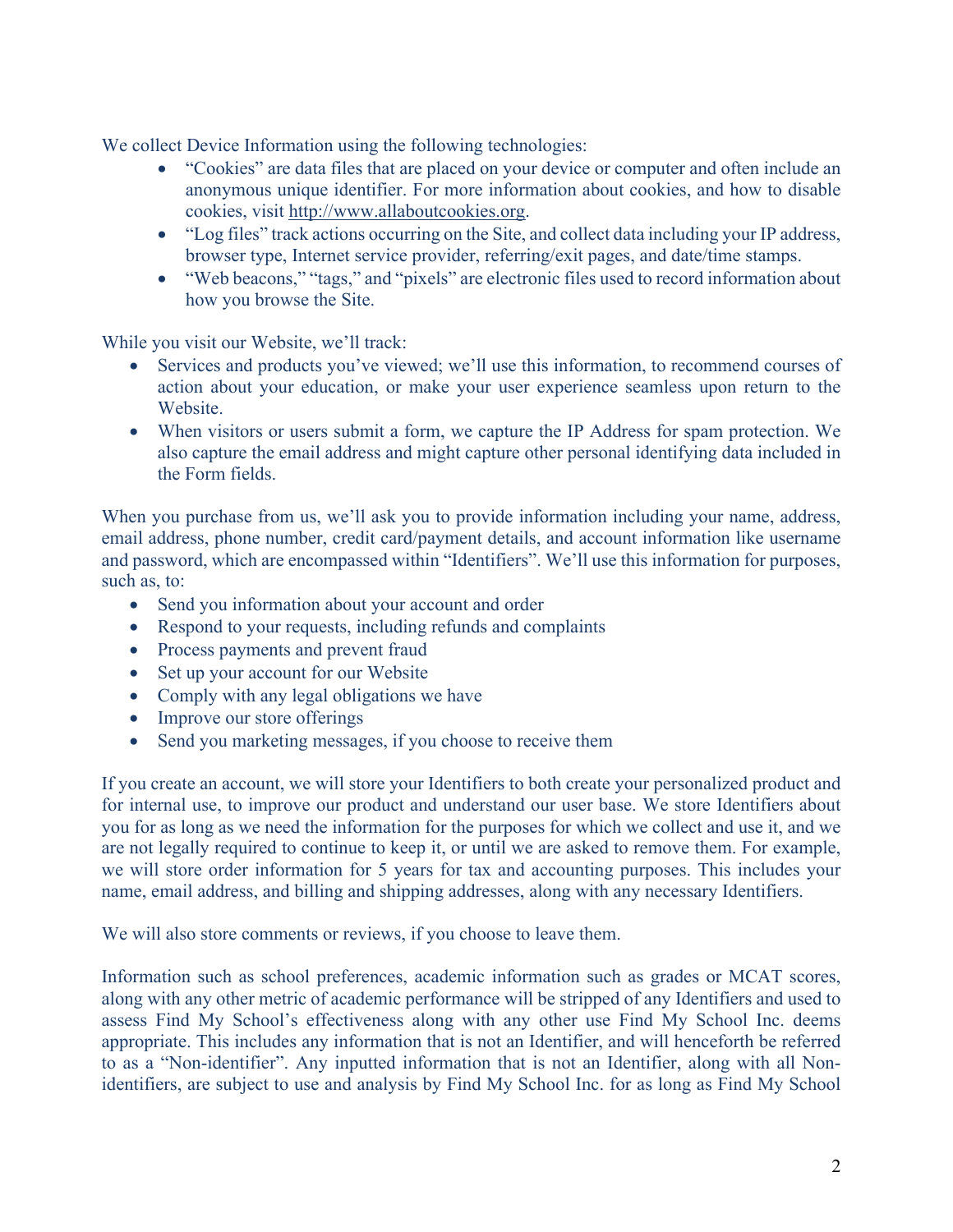Inc. deems fit, at the sole discretion of Find My School Inc. and any relevant data protection legislation or provision.

Major purposes for which Find My School Inc. will utilize Non-identifiers are:

- Internal statistics and analysis, to be used by Find My School or other third parties at the discretion of Find My School Inc.
- Website Management

Members of our team have access to the information you provide us. For example, any member under contract by Find My School Inc. can access:

- Order information including what was purchased, when it was purchased, and where it should be sent, and
- Identifiers

Our team members have access to this information to help fulfill orders, process refunds, and support you.

Personal information we collect is collected through the collection methods described in the following section.

# **2. FORMS AND METHODS OF COLLECTION**

We use the Order Information that we collect generally to fulfill any orders placed through the Site (including processing your payment information, arranging for shipping, and providing you with invoices and/or order confirmations). Additionally, we use this Order Information to:

- Communicate with you;
- Screen our orders for potential risk or fraud; and
- Provide you, when in line with the preferences you have shared with us, with information or advertising relating to our products or services. We use the Device Information that we collect to help us screen for potential risk and fraud (in particular, your IP address), and more generally to improve and optimize our Site (for example, by generating analytics about how our customers browse and interact with the Site, and to assess the success of our marketing and advertising campaigns).

Your personal information is collected through the following methods:

- Website registration form
- Order form
- Survey form
- Contest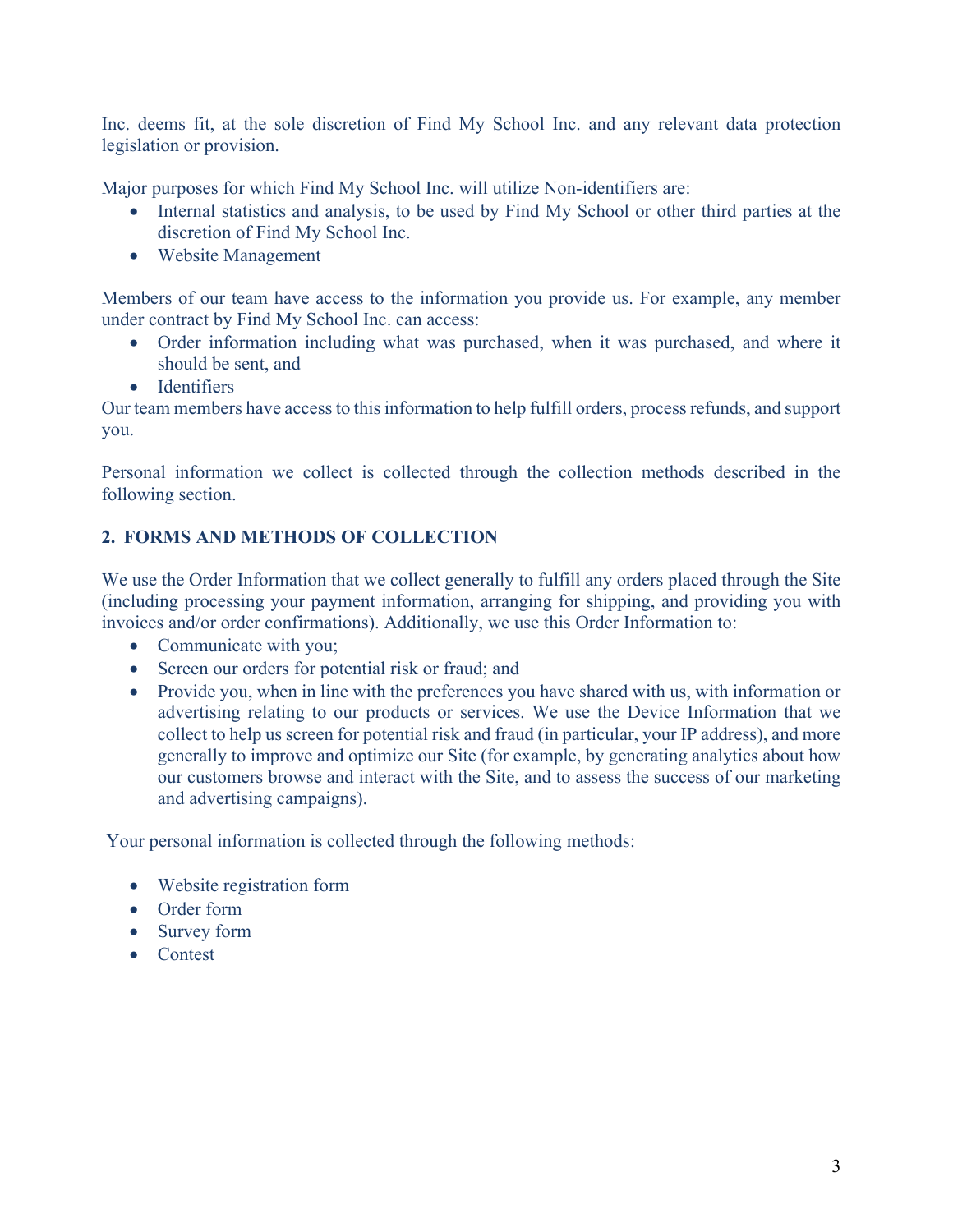We use the collected data for the following purposes:

- Order tracking
- Special offers
- Statistics
- Contact
- Managing the Website

We share your Personal Information with third parties to help us provide services, as described above. For example, we use Wix to power our Website–you can read more about how Wix uses your information via their resources.

You may find more about how Wix uses your personal information here: https://www.wix.com/about/privacy

We also use Google Analytics to help us understand how our customers use the Website. You may find more about how Google uses your information here: https://www.google.com/intl/en/policies/privacy/.

You can also opt-out of Google Analytics here: https://tools.google.com/dlpage/gaoptout.

Finally, we may also share your Personal Information to comply with applicable laws and regulations, to respond to a subpoena, search warrant or other lawful request for information we receive, or to otherwise protect our rights.

# **3. COOKIES AND LOG FILES**

We collect information through log files and cookies. These allow us to process statistics and information regarding traffic on the Website, to ease navigation and improve your experience for your comfort.

## **4. SHARING OF PERSONAL INFORMATION**

The Identifiers collected by the Website are not transmitted to any third party and are processed only by us.

# **5. RIGHT OF ACCESS, OF RECTIFICATION AND OF REMOVAL**

You have the right to consult, update, modify, or request the removal of information about you by following the procedure described hereinafter:

If you have a personal account, you may request the removal of Identifiers by emailing info@findmyschool.net . Find My School Inc. reserves the right to utilize Non-identifiers, or any data associated with the account that is not an Identifier, for its own internal or third-party use following the termination of the account.